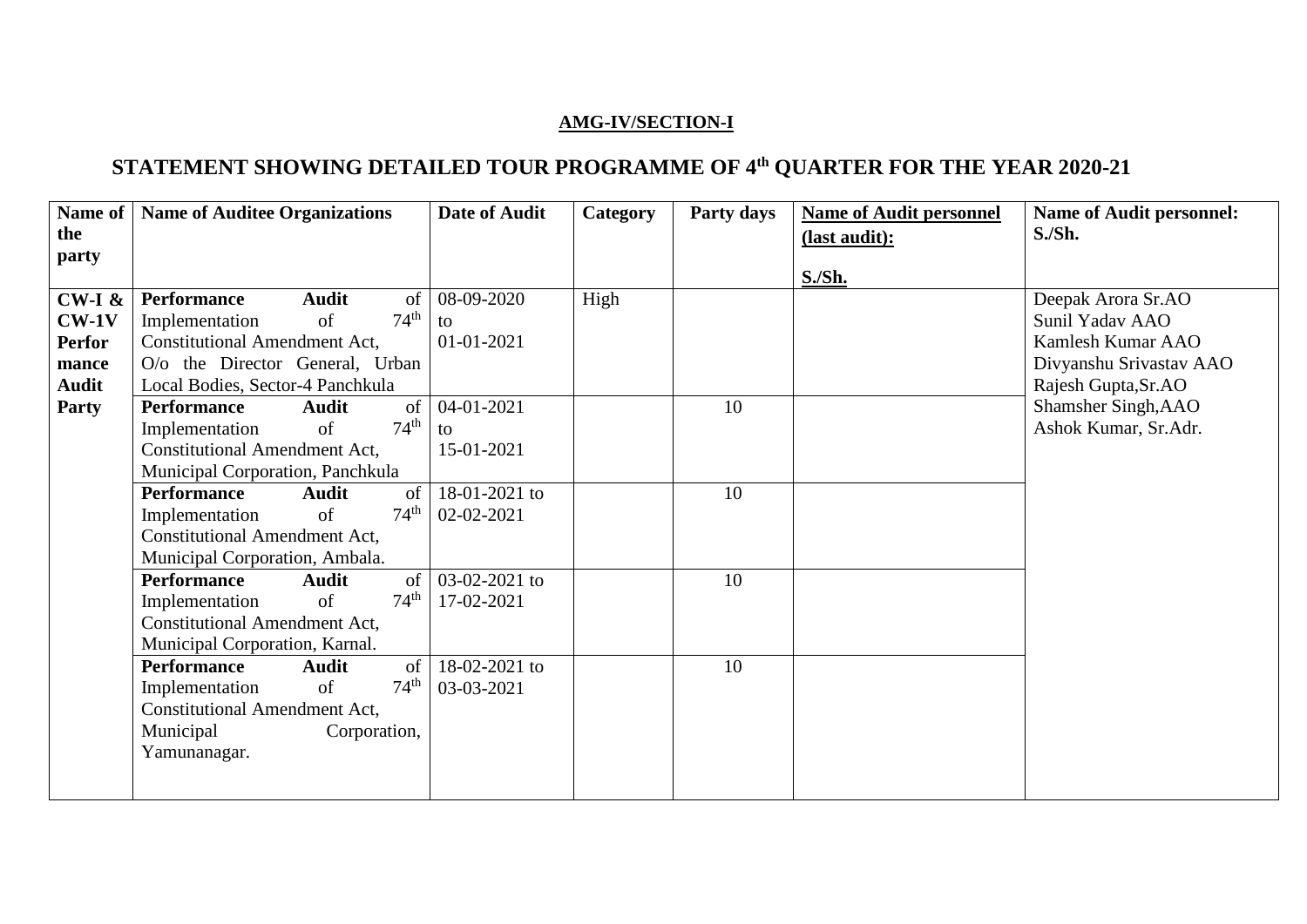| Name of | <b>Name of Auditee Organizations</b> |               |                  | <b>Date of Audit</b> | Category | Party days         | <b>Name of Audit personnel</b> | <b>Name of Audit personnel:</b> |
|---------|--------------------------------------|---------------|------------------|----------------------|----------|--------------------|--------------------------------|---------------------------------|
| the     |                                      |               |                  |                      |          |                    | (last audit):                  | S.Sh.                           |
| party   |                                      |               |                  |                      |          |                    |                                |                                 |
|         |                                      |               |                  |                      |          |                    | S./Sh.                         |                                 |
|         | <b>Performance</b>                   | <b>Audit</b>  | of               | 04-03-2021 to        |          | $\overline{7}$     |                                |                                 |
|         | Implementation                       | of            | $74^{\text{th}}$ | 15-03-2021           |          |                    |                                |                                 |
|         | <b>Constitutional Amendment Act,</b> |               |                  |                      |          |                    |                                |                                 |
|         | Municipal Council, Kaithal           |               |                  |                      |          |                    |                                |                                 |
|         | <b>Performance</b>                   | <b>Audit</b>  | of               | $09 - 03 - 2021$ to  |          | 8                  |                                |                                 |
|         | Implementation                       | of            | $74^{\text{th}}$ | 19-03-2021           |          |                    |                                |                                 |
|         | <b>Constitutional Amendment Act,</b> |               |                  |                      |          |                    |                                |                                 |
|         | Municipal Council, Thanesar          |               |                  |                      |          |                    |                                |                                 |
|         | <b>Propriety</b>                     | audit of      | CMMU,            | 24.12.20 to          | Low      | 08                 |                                |                                 |
|         | Yamunanagar for the year 2018-20     |               |                  | 01.01.21             |          |                    |                                |                                 |
|         |                                      |               |                  |                      |          |                    |                                |                                 |
|         | <b>Performance</b>                   | <b>Audit</b>  | of               | 04-01-2021 to        |          | $\overline{10}$    |                                |                                 |
|         | Implementation                       | of            | 74th             | 15-01-2021           |          |                    |                                |                                 |
|         | <b>Constitutional Amendment Act,</b> |               |                  |                      |          |                    |                                |                                 |
|         | Municipal Corporation, Panchkula     |               |                  |                      |          |                    |                                |                                 |
|         | <b>Performance</b>                   | <b>Audit</b>  | of               | 18-01-2021 to        |          | $(5 \text{ days})$ |                                |                                 |
|         | Implementation                       | <sub>of</sub> | 74th             | 25-01-2021           |          |                    |                                |                                 |
|         | <b>Constitutional Amendment Act,</b> |               |                  |                      |          |                    |                                |                                 |
|         | Municipal Committee, Naraingarh.     |               |                  |                      |          |                    |                                |                                 |
|         | <b>Performance</b>                   | <b>Audit</b>  | of               | 27-01-2021 to        |          | 05                 |                                |                                 |
|         | Implementation                       | of            | 74th             | 02-02-2021           |          |                    |                                |                                 |
|         | <b>Constitutional Amendment Act,</b> |               |                  |                      |          |                    |                                |                                 |
|         | Municipal Committee, Tarori          |               |                  |                      |          |                    |                                |                                 |
|         | <b>Performance</b>                   | <b>Audit</b>  | of               | 03-02-21 to          |          | $(5 \text{ days})$ |                                |                                 |
|         | Implementation                       | of            | 74th             | $09-02-21$           |          |                    |                                |                                 |
|         | <b>Constitutional Amendment Act,</b> |               |                  |                      |          |                    |                                |                                 |
|         | Municipal Committee, Assandh.        |               |                  |                      |          |                    |                                |                                 |
|         | <b>Performance</b>                   | <b>Audit</b>  | of               | 10-02-2021 to        |          | $(5 \text{ days})$ |                                |                                 |
|         | Implementation                       | of            | 74th             |                      |          |                    |                                |                                 |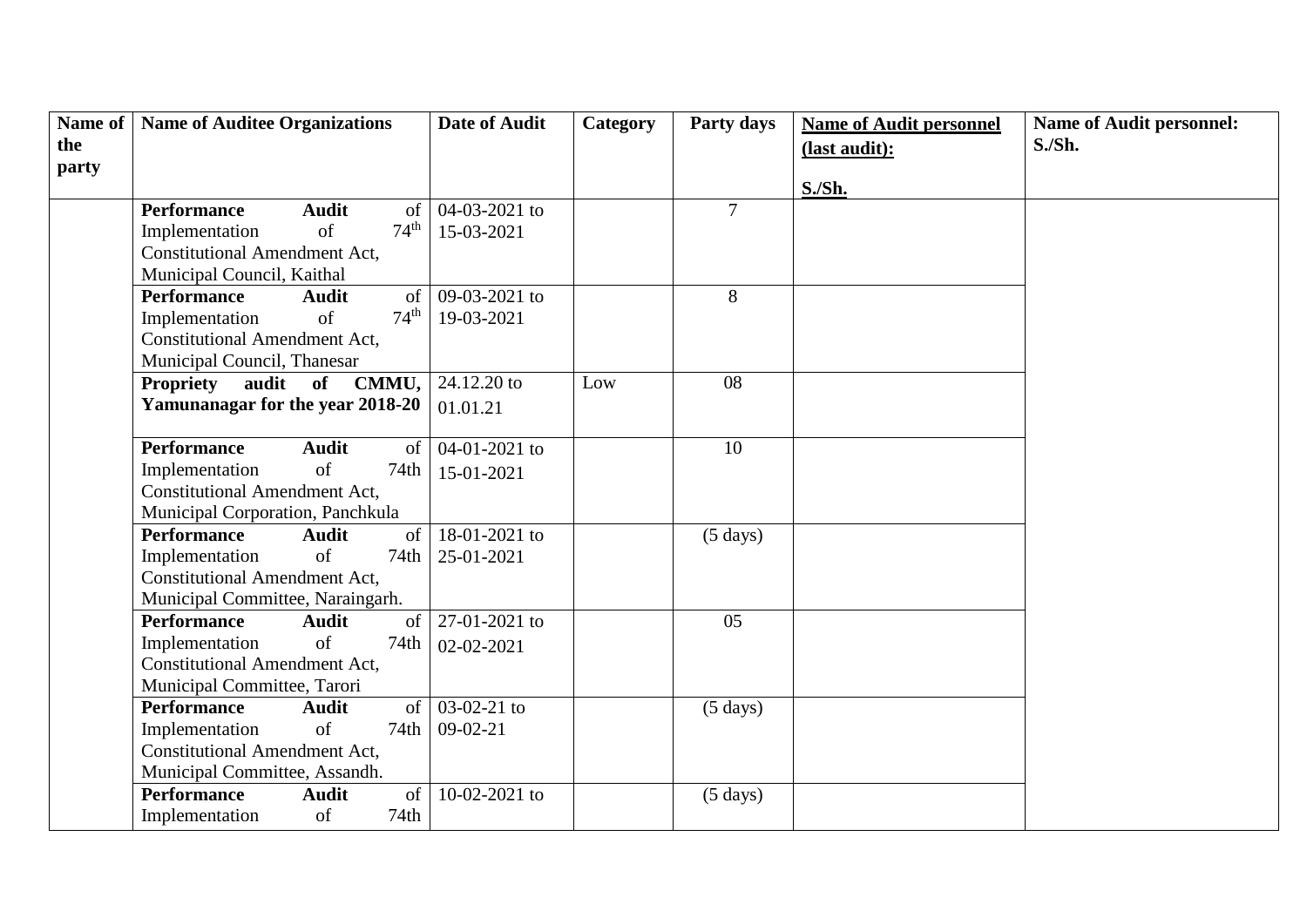| Name of      | <b>Name of Auditee Organizations</b>                                 | <b>Date of Audit</b>        | Category | Party days         | <b>Name of Audit personnel</b> | <b>Name of Audit personnel:</b> |
|--------------|----------------------------------------------------------------------|-----------------------------|----------|--------------------|--------------------------------|---------------------------------|
| the<br>party |                                                                      |                             |          |                    | (last audit):                  | S.Sh.                           |
|              |                                                                      |                             |          |                    | S./Sh.                         |                                 |
|              | <b>Constitutional Amendment Act</b>                                  | 17-02-2021                  |          |                    |                                |                                 |
|              | Municipal Committee, Garonda.                                        |                             |          |                    |                                |                                 |
|              | <b>Performance</b><br><b>Audit</b><br>$\sigma$                       | 18-02-2021 to               |          | $(5 \text{ days})$ |                                |                                 |
|              | $\sigma$ f<br>Implementation<br>74th                                 | 24-02-2021                  |          |                    |                                |                                 |
|              | <b>Constitutional Amendment Act</b>                                  |                             |          |                    |                                |                                 |
|              | Municipal Committee, Radaur.                                         |                             |          |                    |                                |                                 |
|              | of  <br><b>Performance</b><br><b>Audit</b><br>of<br>74th             | 25-02-2021 to<br>$03-03-21$ |          | $(5 \text{ days})$ |                                |                                 |
|              | Implementation<br><b>Constitutional Amendment Act</b>                |                             |          |                    |                                |                                 |
|              | Municipal Committee, Pheowa.                                         |                             |          |                    |                                |                                 |
|              | <b>Performance</b><br>of<br><b>Audit</b>                             | 04-03-2021 to               |          | $(5 \text{ days})$ |                                |                                 |
|              | of<br>Implementation<br>74th                                         | 10-03-2021                  |          |                    |                                |                                 |
|              | <b>Constitutional Amendment Act</b>                                  |                             |          |                    |                                |                                 |
|              | Municipal Committee Pundri                                           |                             |          |                    |                                |                                 |
|              | <b>Performance</b><br><b>Audit</b><br>of                             | 12-03-2021 to               |          | $(5 \text{ days})$ |                                |                                 |
|              | of<br>Implementation<br>74th                                         | 18-03-2021                  |          |                    |                                |                                 |
|              | <b>Constitutional Amendment Act</b>                                  |                             |          |                    |                                |                                 |
|              | Municipal Committee Cheeka                                           |                             |          |                    |                                |                                 |
|              | Propriety Audit Municipal Council,                                   | $22 - 03 - 2021$ to         | Medium   | 06                 |                                |                                 |
|              | Kaithal for the year 2017-20                                         | 30-03-2021                  |          |                    |                                |                                 |
|              | including 1 day for preparation of<br>desk review and ADM under OIOS |                             |          |                    |                                |                                 |
|              | at HQ Chandigarh on 19-03-2021                                       |                             |          |                    |                                |                                 |
|              | Propriety<br>Audit<br>Municipal                                      | 31-03-2021 to               | Medium   | 06                 |                                |                                 |
|              | Committee, Cheeka for the year                                       | 07-04-2021                  |          |                    |                                |                                 |
|              | 2018-20                                                              |                             |          |                    |                                |                                 |
|              | including 1 for preparation of desk                                  |                             |          |                    |                                |                                 |
|              | review and ADM under OIOS at HQ                                      |                             |          |                    |                                |                                 |
|              | Chandigarh on 05-04-21                                               |                             |          |                    |                                |                                 |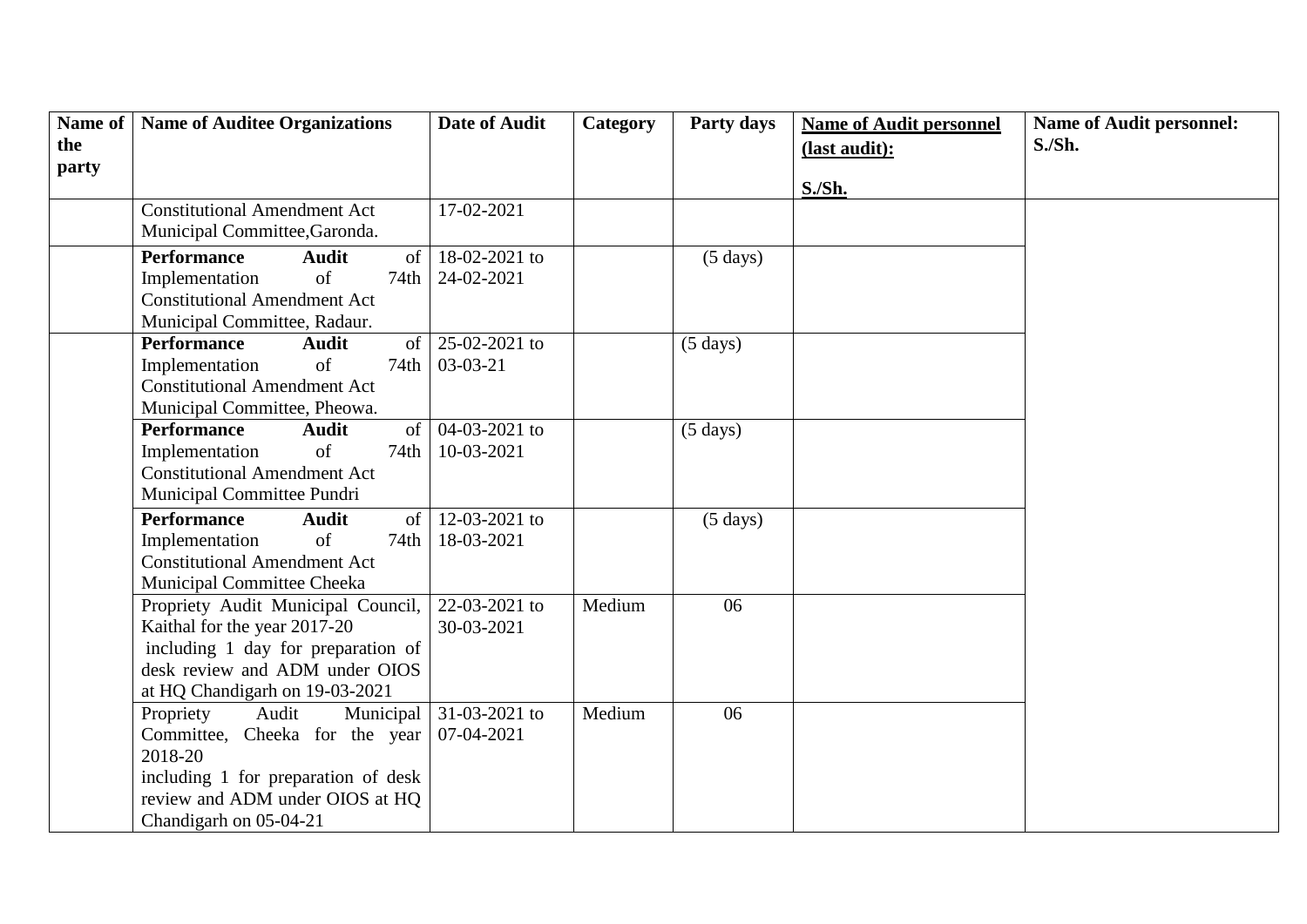| Name of<br>the | <b>Name of Auditee Organizations</b>                                                                                                                                                                                    | <b>Date of Audit</b>        | Category | Party days | <b>Name of Audit personnel</b><br>(last audit): | <b>Name of Audit personnel:</b><br>$S.Sth$ .                                       |
|----------------|-------------------------------------------------------------------------------------------------------------------------------------------------------------------------------------------------------------------------|-----------------------------|----------|------------|-------------------------------------------------|------------------------------------------------------------------------------------|
| party          |                                                                                                                                                                                                                         |                             |          |            | S./Sh.                                          |                                                                                    |
| $CW-II$        | Propriety audit of Director, Town &<br>Country Planning, Chandigarh for<br>the year 2019-20<br>(including 3 day for preparation of<br>desk review and ADM under OIOS<br>at HQ Chandigarh i.e 01-01-21 and<br>$05-01-21$ | $06-01-21$ to<br>$05-02-21$ | High     | 21         |                                                 | <b>Bhupinder Singh Sr.AO</b><br>Deepak Chippa AAO<br>Sh. Jitendra Meena AAO        |
|                | Propriety audit of Assistant Mining<br>Engineer, Ambala for the year 2018-<br>20 (including 1 day for preparation<br>of desk review and ADM under<br>OIOS at HQ Chandigarh i.e.<br>08.02.2021                           | 09.02.21 to<br>19.02.21     | High     |            |                                                 |                                                                                    |
| <b>CW-III</b>  | Propriety audit of<br>Executive Engineer, HSVP, Karnal<br>Division for the year 2019-20<br>(including 3 day for preparation of<br>desk review and ADM under OIOS<br>at HQ Chandigarh i.e 01-01-21 and<br>$05-01-21$     | 06-01-2021to<br>$15-01-21$  | High     | 07         |                                                 | <b>Jaswant Kumar Sr.AO</b><br>Devendra kumar Meena AAO<br>Satish Kumar Supervisior |
|                | of Municipal<br>Audit<br>Propriety<br>Committee, Rajound for the year<br>2015-20<br>including 1day for preparation of<br>desk review and ADM under OIOS<br>at HQ Chandigarh on 18-01-21                                 | 19-01-21 to<br>$27-01-21$   | Low      | 05         |                                                 |                                                                                    |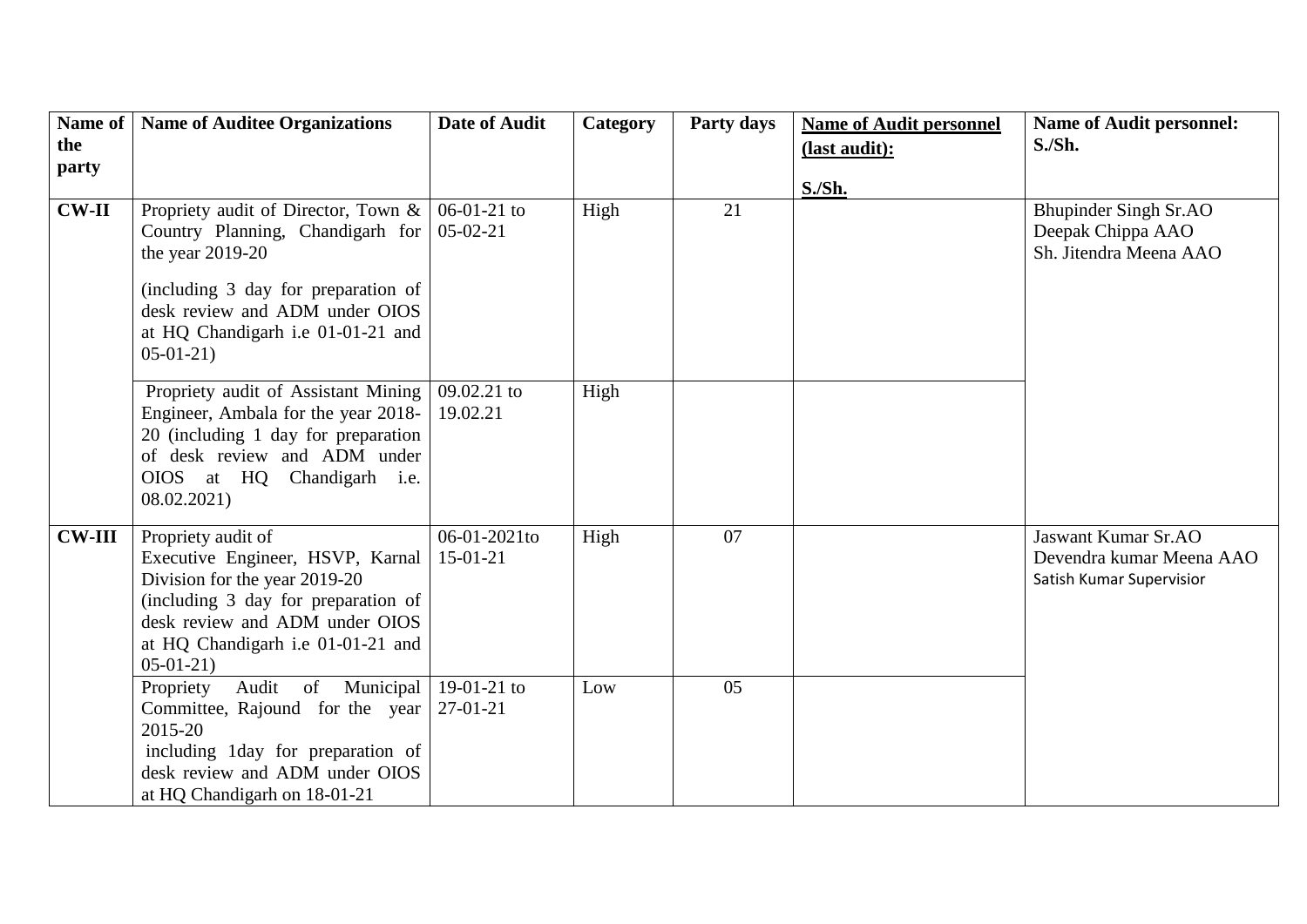| Name of<br>the | <b>Name of Auditee Organizations</b>                                                                                                                                                                     | <b>Date of Audit</b>            | Category | Party days | <b>Name of Audit personnel</b><br>(last audit): | <b>Name of Audit personnel:</b><br>$S.Sth$ .                                             |
|----------------|----------------------------------------------------------------------------------------------------------------------------------------------------------------------------------------------------------|---------------------------------|----------|------------|-------------------------------------------------|------------------------------------------------------------------------------------------|
| party          |                                                                                                                                                                                                          |                                 |          |            |                                                 |                                                                                          |
|                | Audit<br>Municipal<br>Propriety<br>Committee, Naraingarh for the year<br>2016-20<br>including 1 day for preparation of<br>desk review and ADM under OIOS<br>at HQ Chandigarh on 28-01-21                 | 29-01-2020 to<br>$08-02-21$     | Low      | 07         | S./Sh.                                          |                                                                                          |
|                | Audit<br>Municipal<br>Propriety<br>Committee, Assandh for the year<br>2015-20<br>inluding 1 day for preparation of<br>desk review and ADM under OIOS<br>at HQ Chandigarh on 09-02-21 at<br>HQ chandigarh | $10-02-21$ to<br>$19-02-21$     | Low      | 07         |                                                 |                                                                                          |
| $CW-V$         | Propriety audit of O/o the Director<br>ULB, Panchkula for the year 2019-<br>20 (including 1 for preparation of<br>desk review and ADM under OIOS<br>at HQ Chandigarh on 15-12-20)                        | $16-12-20$ to<br>$22 - 01 - 21$ | High     |            |                                                 | Randhir Malik Sr.AO<br>Bharat kumar Saini AAO<br>Gulshan Kumar AAO<br>Sunil Kumar Sr.Adr |
|                | audit<br>of<br>Municipal<br>Propriety<br>Corporation Panchkula for the year<br>2018-20<br>inluding 1 day for preparation of<br>desk review and ADM under OIOS<br>at HQ Chandigarh on 25-01-21            | 27-01-21 to<br>$26-02-21$       | High     | 22         |                                                 |                                                                                          |
|                | Propriety<br>audit<br>Municipal<br>of<br>Corporation Karnal for the year                                                                                                                                 | $02-03-21$ to<br>$01 - 04 - 21$ | High     | 22         |                                                 |                                                                                          |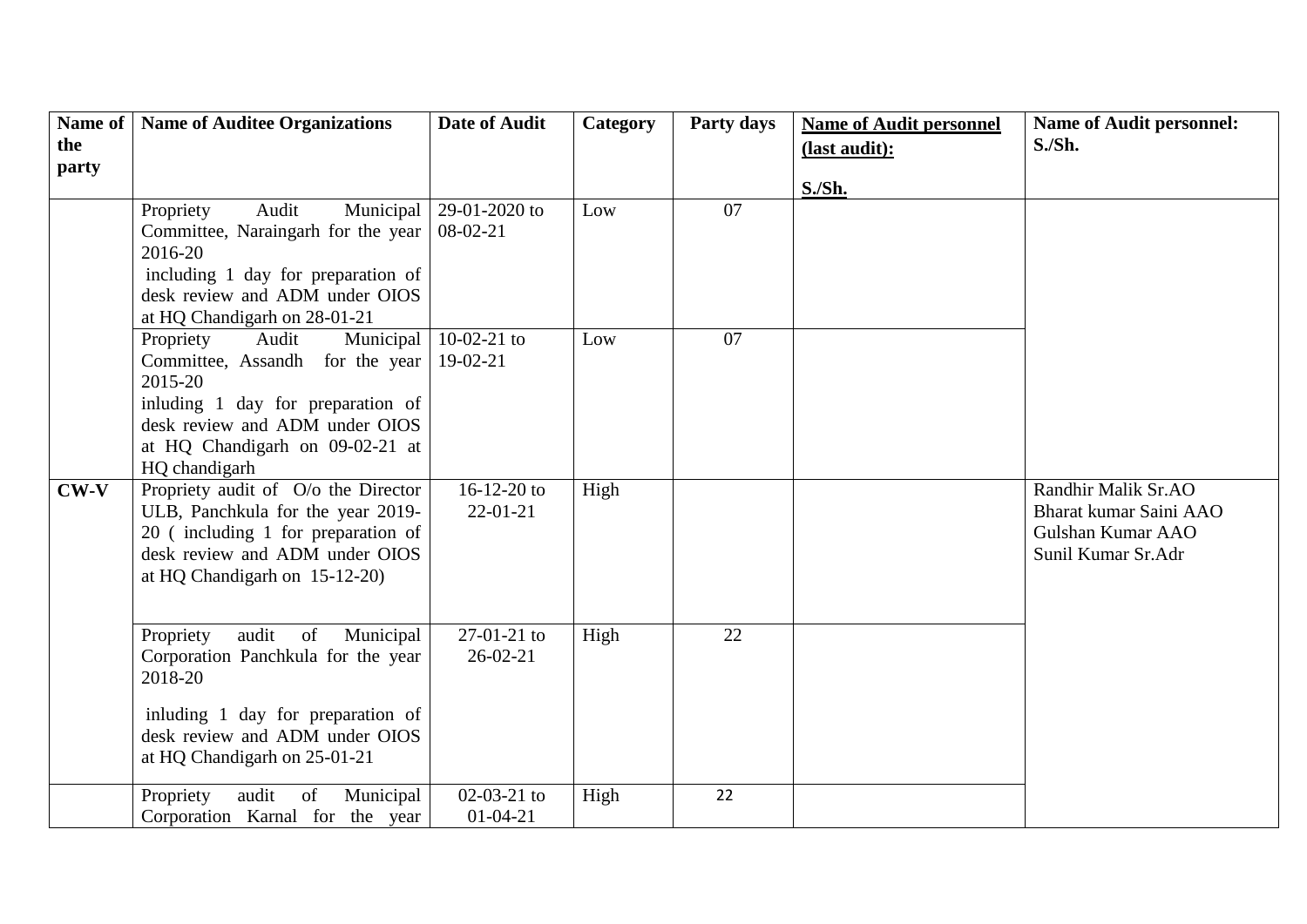| Name of       | <b>Name of Auditee Organizations</b>                      | <b>Date of Audit</b>        | Category  | Party days | <b>Name of Audit personnel</b>                 | <b>Name of Audit personnel:</b>                |
|---------------|-----------------------------------------------------------|-----------------------------|-----------|------------|------------------------------------------------|------------------------------------------------|
| the<br>party  |                                                           |                             |           |            | (last audit):                                  | $S.Sth$ .                                      |
|               |                                                           |                             |           |            | <b>S./Sh.</b>                                  |                                                |
|               | 2017-20                                                   |                             |           |            |                                                |                                                |
|               | inluding 1 for preparation of desk                        |                             |           |            |                                                |                                                |
|               | review and ADM under OIOS at HQ<br>Chandigarh on 01-03-21 |                             |           |            |                                                |                                                |
| <b>CW-VI</b>  | UHBVNL,<br>M&P<br>SE.<br>Circle,                          | 12.01.2021 to               | Low risk  | 15         | Sh.Laxmi Kant Wali, Sr.AO                      | Sh.Ravi Kaushik, Sr.AO                         |
|               | Panchkula                                                 | 03.02.2021                  |           |            | Sh.Sunil Panghal, AAO                          | Sh.Ramesh Kumar, AAO<br>Sh.Ram Sharan, AAO     |
|               | CAO, UHBVNL, Panchkula                                    | 06.02.2021 to<br>26.02.2021 | Med. Risk |            | Sh.Rakesh Kumar, Sr.AO<br>Sh.Shyam Bihari, AAO |                                                |
|               | Provision for Balance sheet Audit                         | 01.03.2021 to<br>31.03.2021 |           |            |                                                |                                                |
| <b>CW-VII</b> | Long Para "Purchase of power by                           | 01.01.2021 to               |           |            |                                                | Sh.Naresh Kumar, Sr.AO                         |
|               | HPPC"                                                     | 29.01.2021                  |           |            |                                                | Sh.Lalit Kumar, AAO                            |
|               | CE Planning, HPGCL, Panchkula                             | 01.02.2021 to<br>19.02.2021 | Low Risk  |            | Sh.Harjinder Kumar, Sr.AO                      | Sh.Prem Chand, AAO                             |
|               | Provision for Balance sheet Audit                         | 22.02.2021 to               |           |            | Sh.Raj Kumar, Sr.AO                            |                                                |
|               | (two)                                                     | 31.3.2021                   |           |            |                                                |                                                |
| $CW-$         | Long Para "on Mahara<br>Gaon                              | 12.02.2021                  |           |            |                                                | Sh. Vijay Kumar, Sr.AO                         |
| <b>VIII</b>   | Jangmag Gaon scheme (including<br>vetting at hqrs).       |                             |           |            |                                                | Sh. Rahul Mohnani, AAO<br>Sh.Ramesh Kumar, AAO |
|               | Compliance Audit of M&P circle                            | 17.02.2021 to               |           |            |                                                | Sh.Jitender Kumar, AAO                         |
|               | DHBVN (Audit for the period of                            | 18.02.2021                  |           |            |                                                | Sh. Anil Kumar, Sr.Adr                         |
|               | 2017-19, suspended due to COVID-                          |                             |           |            |                                                |                                                |
|               | 19)                                                       |                             |           |            |                                                |                                                |
|               | Provision for Balance Sheet Audits                        | 22.02.2021 to               |           |            |                                                |                                                |
|               | (two)                                                     | 31.03.2021                  |           |            |                                                |                                                |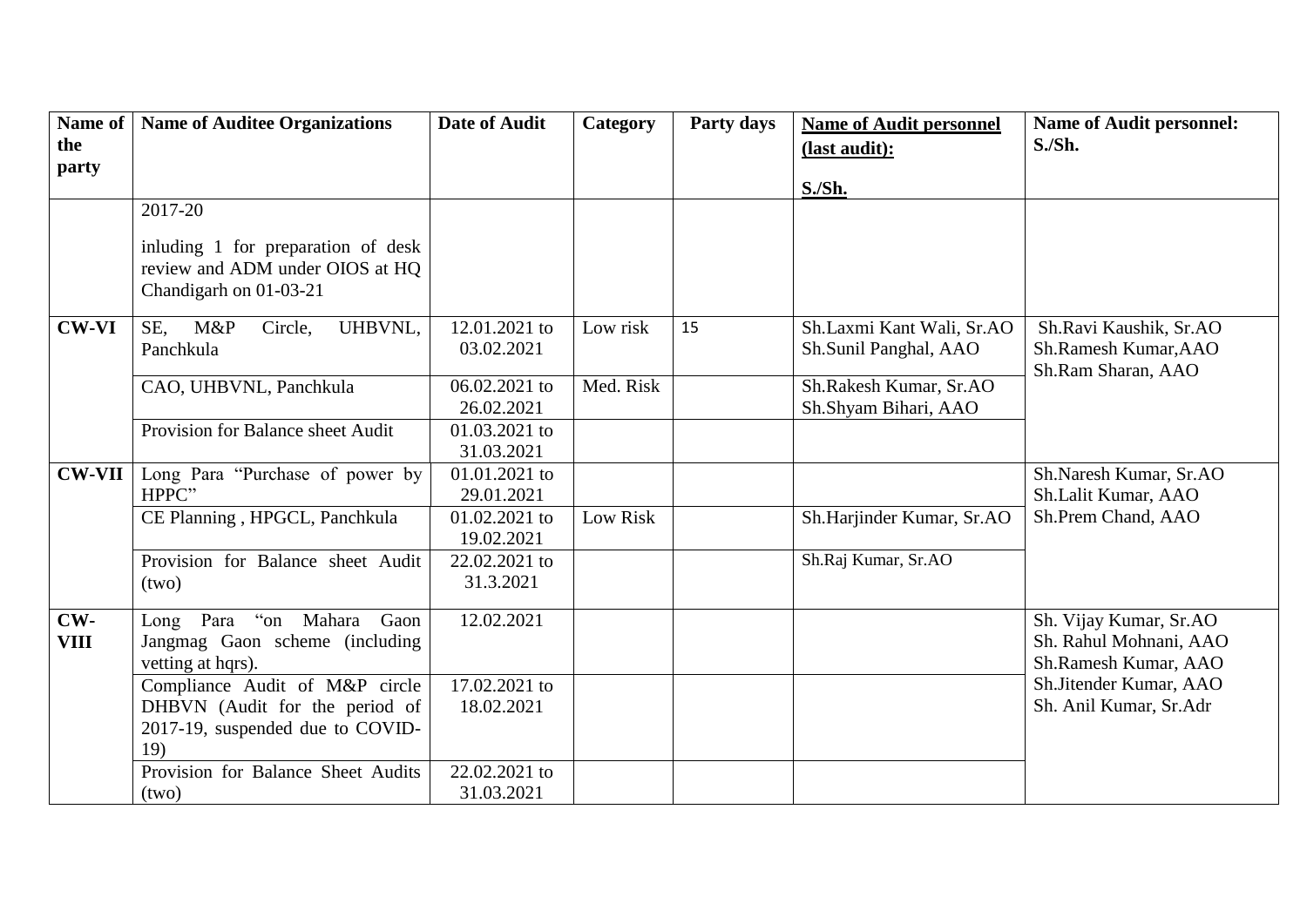| Name of  | <b>Name of Auditee Organizations</b> | <b>Date of Audit</b> | Category | Party days | <b>Name of Audit personnel</b> | <b>Name of Audit personnel:</b> |
|----------|--------------------------------------|----------------------|----------|------------|--------------------------------|---------------------------------|
| the      |                                      |                      |          |            | (last audit):                  | S.Sh.                           |
| party    |                                      |                      |          |            |                                |                                 |
|          |                                      |                      |          |            | S./Sh.                         |                                 |
| $CW$ -IX | Performance Audit of "DDUGJY         | January-March        |          |            |                                | Sh. Ravinder Singh, Sr.AO       |
|          | and SAUBHAGYA".                      | 2021                 |          |            |                                | Sh.Tapesh Kumar, AAO            |
|          |                                      |                      |          |            |                                | Sh.Satyavir, AAO                |
| $CW-X$   | Programme<br>approved<br>upto        | 25.01.2021           |          |            |                                | Sh. Ritesh Kumar, Sr.AO         |
|          | 25.01.2021 SE, Store & workshop      |                      |          |            |                                | Sh.Munish Kumar, AAO            |
|          | Dhulkote, UHBVNL, Ambala.            |                      |          |            |                                | Sh.Jeetendra Mourya, AAO        |
|          | Review of differences<br>between     | 27.01.2021 to        |          |            |                                |                                 |
|          | statement 16&17 of state Finance     | 17.02.2021           |          |            |                                |                                 |
|          | (UHBVN,<br>DHBVN,<br>Account         |                      |          |            |                                |                                 |
|          | HPGCL & HSIIDC)                      |                      |          |            |                                |                                 |
|          |                                      |                      |          |            |                                |                                 |
|          | Superintending Engineer M&P CC,      | 18.02.2021 to        | Med.Risk |            | Sh.Naresh Kumar, Sr.AO         |                                 |
|          | HVPNL, Dhulkote                      | 10.03.2021           |          |            |                                |                                 |
|          |                                      |                      |          |            |                                |                                 |
|          | Provision of updation/modification   | 12.03.2021 to        |          |            |                                |                                 |
|          | in GPFR/ attending of queries of     | 31.03.2021           |          |            |                                |                                 |
|          | head quarter office.                 |                      |          |            |                                |                                 |
|          |                                      |                      |          |            |                                |                                 |
| $CW-XI$  | Balance sheet Audit of HSVP (2018-   | 11.01.2021 to        |          |            |                                | Sh.Rakesh Kumar, Sr.AO          |
|          | 19).                                 | 02.02.2021           |          |            |                                | Sh.Parveen Kumar Mishra,        |
|          |                                      |                      |          |            |                                | <b>AAO</b>                      |
|          | Complaint pertaining to Ambala       | 08.02.2021 to        |          |            |                                | Sh.Rakesh Kumar, AAO            |
|          | circle.                              | 17.02.2021           |          |            |                                |                                 |
|          | Provision for updation/modification  | 18.02. 2021 to       |          |            |                                |                                 |
|          | in GPFR/ attending of queries of     | 26.02.2021           |          |            |                                |                                 |
|          | head quarter office.                 |                      |          |            |                                |                                 |
|          |                                      |                      |          |            |                                |                                 |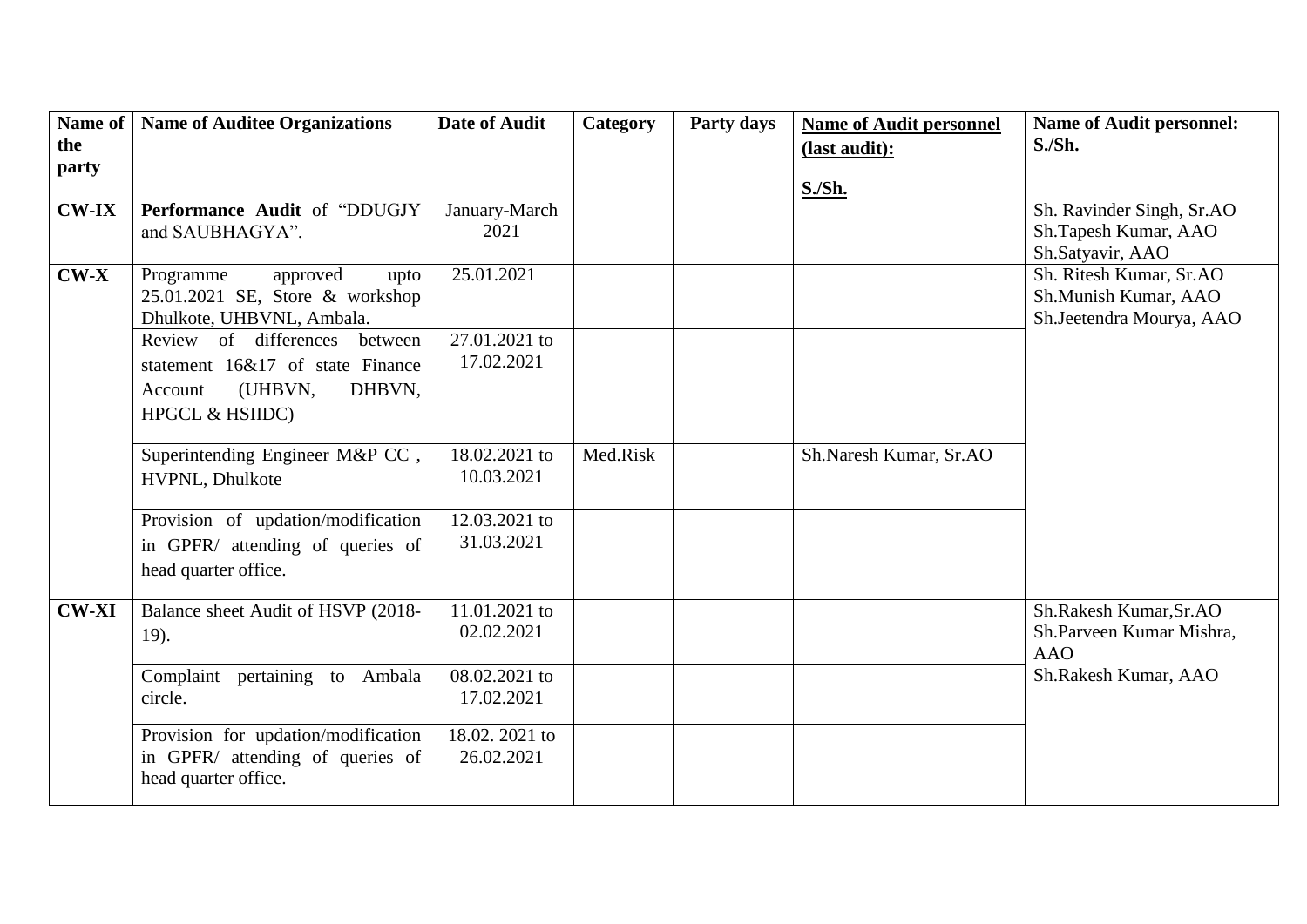| Name of | Name of Auditee Organizations      | Date of Audit | <b>Category</b> | Party days | <b>Name of Audit personnel</b> | Name of Audit personnel: |
|---------|------------------------------------|---------------|-----------------|------------|--------------------------------|--------------------------|
| the     |                                    |               |                 |            | (last audit):                  | S./Sh.                   |
| party   |                                    |               |                 |            |                                |                          |
|         |                                    |               |                 |            | S.Sh.                          |                          |
|         | Compliance Audit of SE, OP, Circle | 01.03.2021 to | Med.Risk        |            | Sh. Jagbir Singh, Sr.AO        |                          |
|         | UHBVNL, Kaithal.                   | 31.03.2021    |                 |            | Sh. Ajeet Kumar, AAO           |                          |
|         |                                    |               |                 |            |                                |                          |

 **Sr.AO/AMG-IV**